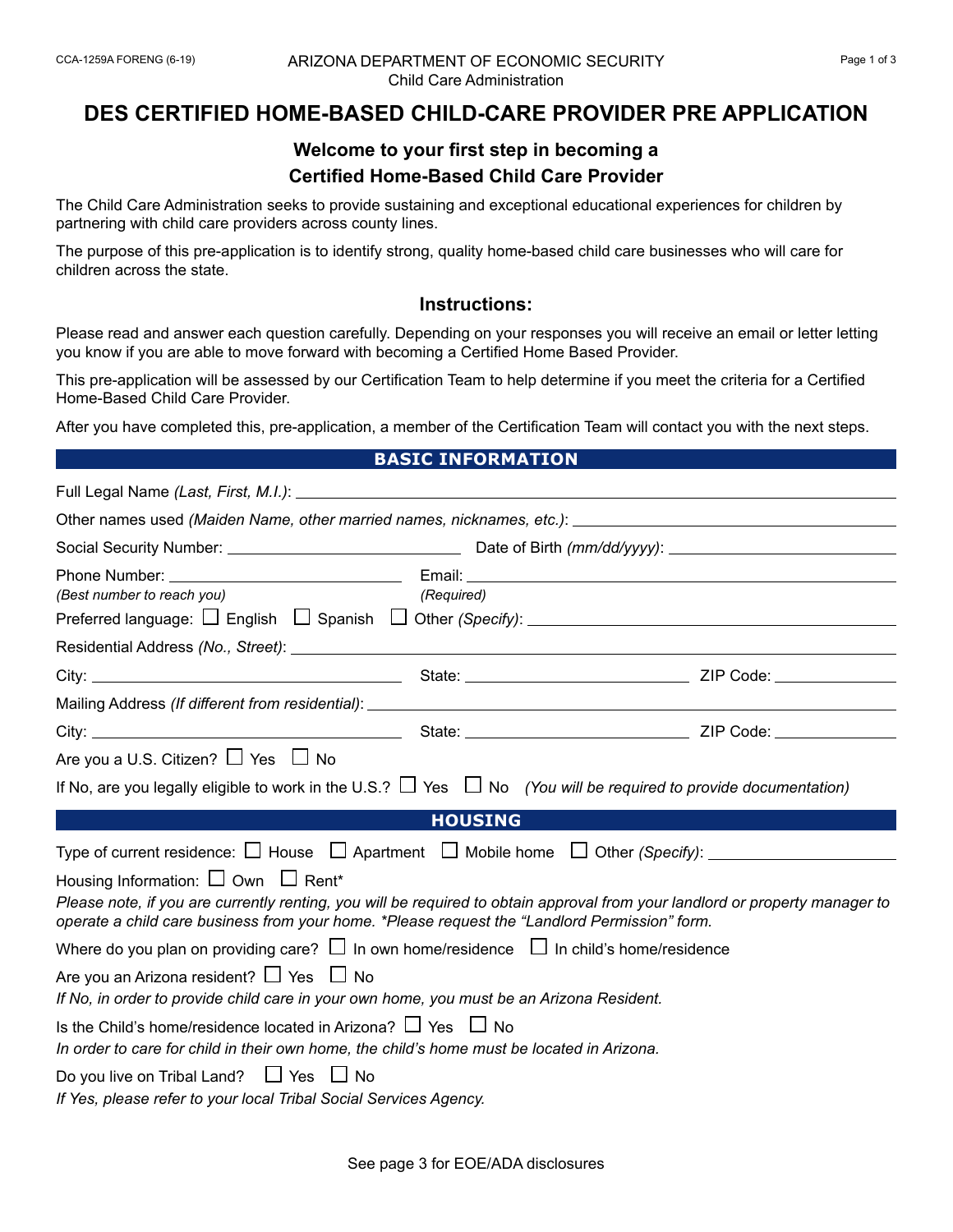| Page 2 of 3 |  |  |
|-------------|--|--|
|-------------|--|--|

| <b>EMPLOYMENT</b>                                                                                                                                                                                                                                                                                                                      |  |  |
|----------------------------------------------------------------------------------------------------------------------------------------------------------------------------------------------------------------------------------------------------------------------------------------------------------------------------------------|--|--|
|                                                                                                                                                                                                                                                                                                                                        |  |  |
| Are you currently a licensed foster parent? $\Box$ Yes $\Box$ No                                                                                                                                                                                                                                                                       |  |  |
|                                                                                                                                                                                                                                                                                                                                        |  |  |
| Are you currently a DDD Respite Care Provider? $\Box$ Yes $\Box$ No<br>If Yes, please note that you cannot provide Respite care during your child care hours.                                                                                                                                                                          |  |  |
| Do you have household members that are under the age of 13? $\Box$ Yes $\Box$ No If Yes, how many?<br>The number of children under the age of 13 may impact the number of children you can receive payment for.                                                                                                                        |  |  |
| <b>BACKGROUND CHECK</b>                                                                                                                                                                                                                                                                                                                |  |  |
| Have you lived out of state during the last five (5) years? $\Box$ Yes $\Box$ No                                                                                                                                                                                                                                                       |  |  |
| If Yes, please list all states: University of the control of the control of the control of the control of the control of the control of the control of the control of the control of the control of the control of the control                                                                                                         |  |  |
| Arizona requires all Child Care Providers to pass certain background checks before caring for children. These include the<br>following:                                                                                                                                                                                                |  |  |
| • Arizona Level 1 Fingerprint Clearance Card                                                                                                                                                                                                                                                                                           |  |  |
| • Child Welfare Registry                                                                                                                                                                                                                                                                                                               |  |  |
| To your knowledge, have you ever been the subject of a Department of Child Safety Investigation? $\Box$ Yes $\Box$ No<br>Please note, all household members over the age of 18 must pass a DCS check before Certification.                                                                                                             |  |  |
| Do you believe all adult household members (18 years of age and older) can pass the background checks?<br>$\Box$ Yes $\Box$ No<br>Please note, all household members over the age of 18 must pass background checks before Certification.                                                                                              |  |  |
| Do you have a valid Arizona Fingerprint Clearance Card? $\Box$ Yes $\Box$ No                                                                                                                                                                                                                                                           |  |  |
| If Yes, please provide Arizona Fingerprint Clearance Card Number: ______________                                                                                                                                                                                                                                                       |  |  |
| Do any adult household members have a valid Arizona Fingerprint Clearance Card Number? $\Box$ Yes $\Box$ No                                                                                                                                                                                                                            |  |  |
|                                                                                                                                                                                                                                                                                                                                        |  |  |
| <b>IMMUNIZATIONS</b>                                                                                                                                                                                                                                                                                                                   |  |  |
| Arizona requires all home-based child care providers and children in the household under the age of 13 to have the<br>following immunizations:                                                                                                                                                                                         |  |  |
| Measles, Mumps, Rubella (MMR)                                                                                                                                                                                                                                                                                                          |  |  |
| Tetanus, Diphtheria, Pertussis (T-Dap)                                                                                                                                                                                                                                                                                                 |  |  |
| Additionally, proof of freedom from Tuberculosis (TB) is required for the Applicant to become a Family Certified Child Care<br>Provider.                                                                                                                                                                                               |  |  |
| Do you currently meet the immunization requirements? $\Box$ Yes $\Box$ No                                                                                                                                                                                                                                                              |  |  |
| If Yes, are able to provide supporting documentation?<br>$\Box$ Yes<br>$\Box$ No                                                                                                                                                                                                                                                       |  |  |
| $\Box$ Yes $\Box$ No<br>If No, are you medically or religiously exempt?                                                                                                                                                                                                                                                                |  |  |
| Are you willing to be obtain proof of freedom of Tuberculosis before becoming certified? $\Box$ Yes<br>$\Box$ No<br>Please note, to become Certified, freedom from Tuberculosis must be obtained within certain time-frames. Please wait for<br>guidance from the Certification Specialist before attempting to meet this requirement. |  |  |